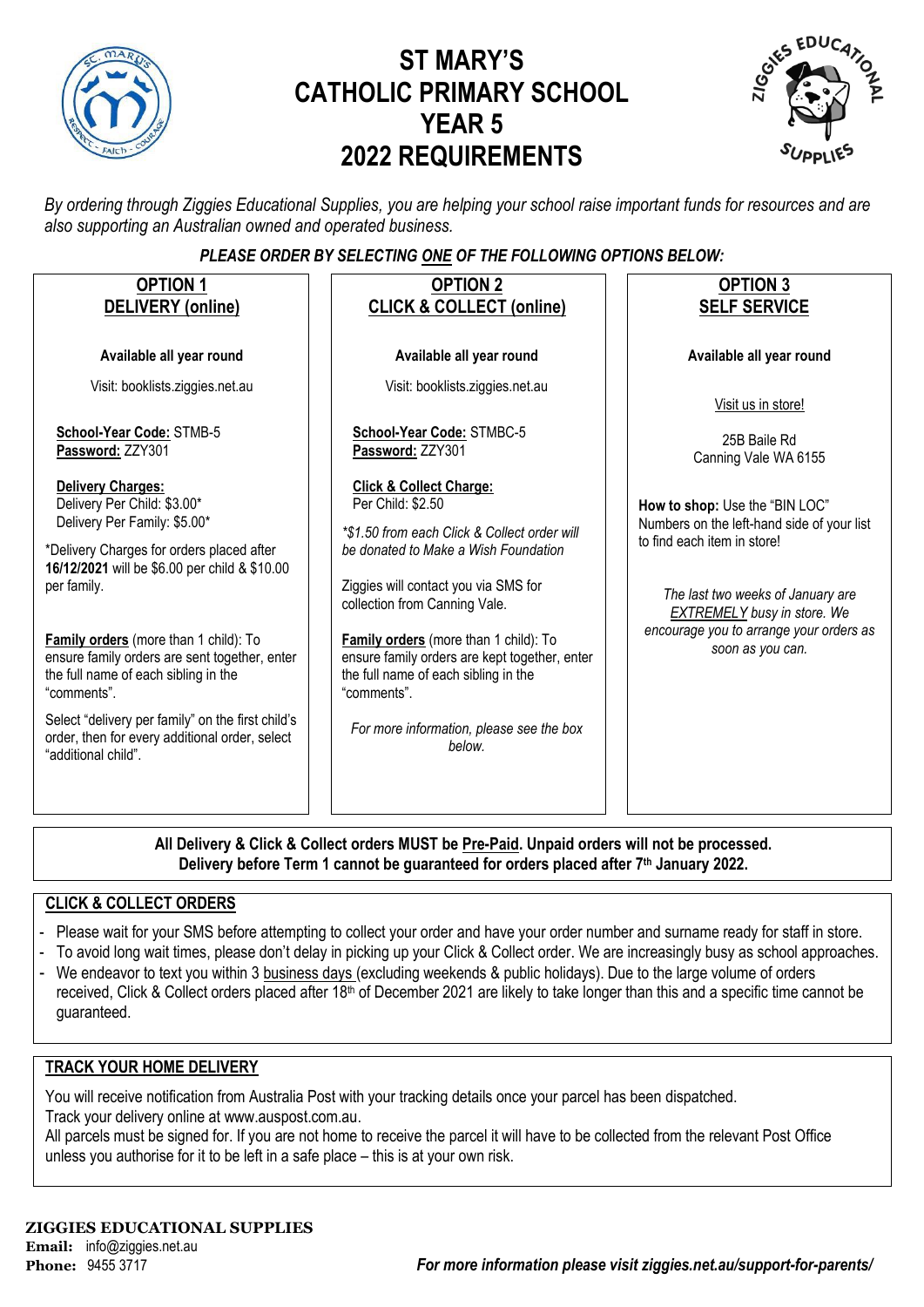

### **MISSING ITEMS**

Please ensure that you open your parcel and check your order as soon as you receive it. If you have any items missing from your pack that are not listed as being on back order, PLEASE NOTIFY US WITHIN 14 DAYS OF RECEIVING your order by emailing info@ziggies.net.au.

*Any claims made after this date will not be accepted.*

## **REFUNDS**

- Refunds will be granted for textbooks/workbooks on your Requirements List that are in **PERFECT** condition up to the **14th February 2022** or **14 days from date of purchase** (whichever is the latter). PERFECT condition = still wrapped in packaging, no name written on, no bent corners, no book covering.
- **NO REFUNDS WILL BE GIVEN FOR DIGITAL PRODUCTS.**
- Ziggies will gladly refund or exchange any items deemed faulty from the manufacturer.
- **NO REFUNDS WILL BE ISSUED FOR ITEMS MARKED WITH A #, THESE ITEMS ARE FIRM SALE.**

**Please note: A refund or exchange cannot be given if the receipt is not presented.**

| <b>Store Trading Hours:</b>                                                                                                                                                                       |                                                                                                                                                  | <b>Store locations:</b>                                                                                                                                |  |  |  |
|---------------------------------------------------------------------------------------------------------------------------------------------------------------------------------------------------|--------------------------------------------------------------------------------------------------------------------------------------------------|--------------------------------------------------------------------------------------------------------------------------------------------------------|--|--|--|
| Mon - Fri                                                                                                                                                                                         | $9:00am - 5:00pm$                                                                                                                                | 25B Baile Rd<br>❖<br>Canning Vale WA 6155                                                                                                              |  |  |  |
| Saturday                                                                                                                                                                                          | $9:00am - 1:00pm$                                                                                                                                |                                                                                                                                                        |  |  |  |
| <b>Extended hours:</b><br>Sat 8 <sup>th</sup> Jan<br>Sat 15 <sup>th</sup> Jan                                                                                                                     | $9:00$ am $-3:00$ pm<br>$9:00am - 3:00pm$                                                                                                        | <b>Parking:</b> Please be aware that there is limited parking in the<br>last two weeks of January. Please be respectful of<br>neighbouring businesses. |  |  |  |
| Sat 22 <sup>nd</sup> Jan<br>Thurs 27 <sup>th</sup> Jan<br>Fri 28 <sup>th</sup> Jan<br>Sat 29 <sup>th</sup> Jan<br>Sun 30 <sup>th</sup> Jan<br>Mon 31 <sup>st</sup> Jan<br>Sat 5 <sup>th</sup> Feb | $9:00am - 5:00pm$<br>$8:00am - 6:00pm$<br>$8:00am - 6:00pm$<br>$9:00am - 5:00pm$<br>$11:00am - 4:00pm$<br>$8:00am - 6:00pm$<br>$9:00am - 3:00pm$ | To avoid parking issues, we strongly encourage you to visit<br>our store earlier or select the delivery option.                                        |  |  |  |
| * Christmas Eve (24th Dec) 9:00am-3:00pm<br>* Closed all public holidays (i.e. Christmas Day,                                                                                                     | Boxing Day, New Year's Day, Australia Day etc.)                                                                                                  |                                                                                                                                                        |  |  |  |

#### **Covid-19**

Due to the current situation with Covid-19, we will be monitoring and restricting (if necessary) the number of customers in store for the safety of our customers and staff. If you are visiting our stores in the last 2 weeks of January, please be aware that you may need to wait in line to enter our stores for self-service, so please limit the number of family members you bring with you. We highly recommend that you visit before this time. All customers will be required to sign in using the Safe WA App or the manual register.

### **Plastic Bags**

We encourage you to bring re-usable bags into store if doing self-service. Re-usable plastic and fabric bags will be available to purchase if required.

#### **Parents to Supply**

- 1x Dice 15mm 6 Sided
- 1x Art Smock (Available from Uniform Shop) 1x Homework Folder (Available from Uniform Shop)
- 
- Use items from previous year if in good condition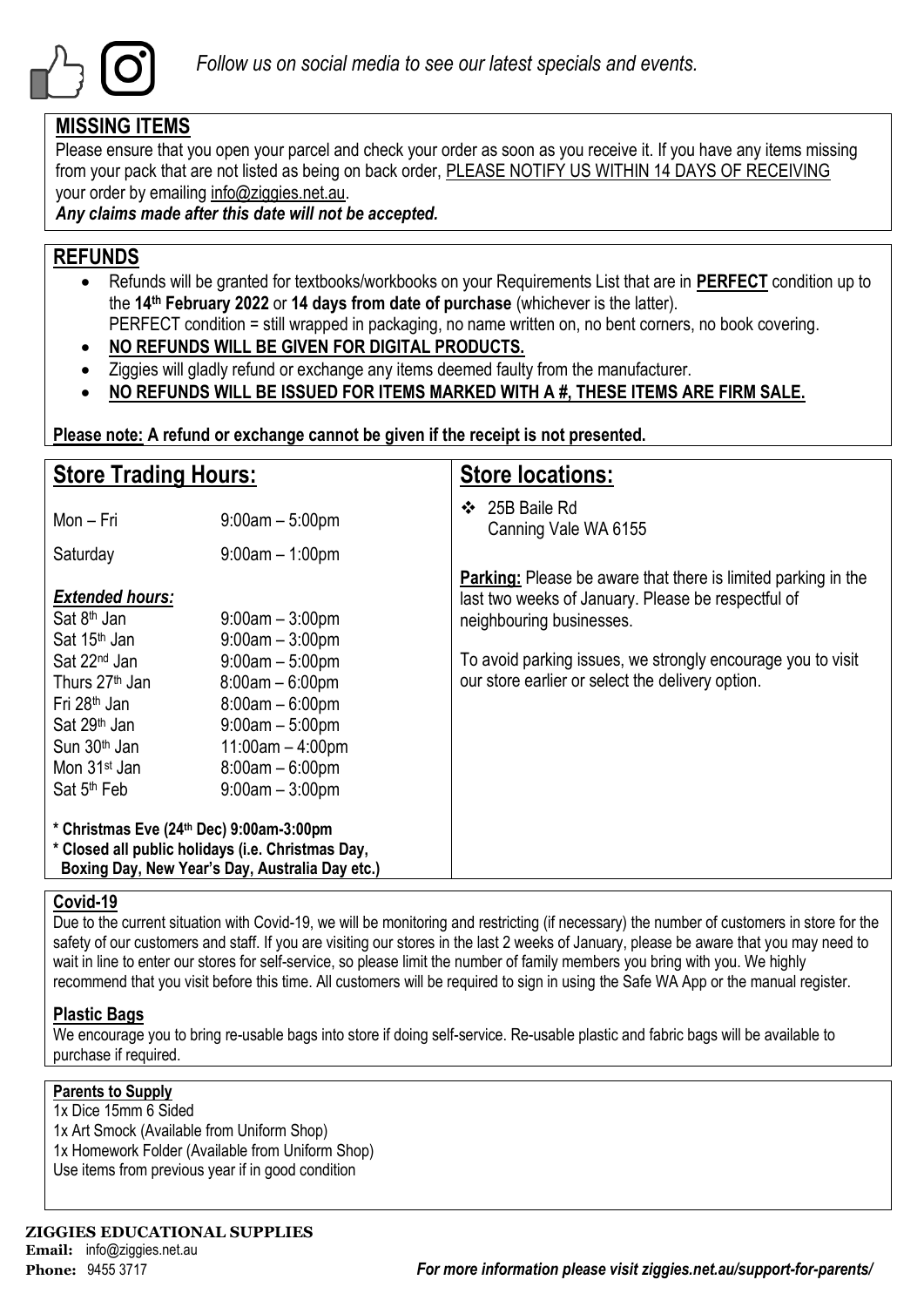## **ST MARY'S CATHOLIC PRIMARY SCHOOL YEAR 5 2022**

**Student Name:** \_\_\_\_\_\_\_\_\_\_\_\_\_\_\_\_\_\_\_\_\_\_\_\_\_\_\_ **Parent Name: \_\_\_\_\_\_\_\_\_\_\_\_\_\_\_\_\_\_\_\_\_\_\_\_\_\_\_\_\_\_\_\_\_\_\_\_\_\_\_**

**Parent Contact #:**  $\qquad \qquad$  **Email Contact:**  $\qquad \qquad$ 

Address: **with a set of the set of the set of the set of the set of the set of the set of the set of the set of the set of the set of the set of the set of the set of the set of the set of the set of the set of the set of** 

*PLEASE TICK THE ITEMS YOU WISH TO PURCHASE*

| <b>BIN LOC</b>                                                                                               | <b>ITEM</b>                                                                    |  |                | QTY PRICE EA TOTAL |          |  |
|--------------------------------------------------------------------------------------------------------------|--------------------------------------------------------------------------------|--|----------------|--------------------|----------|--|
|                                                                                                              | PERSONAL ITEMS FOR STUDENT USE                                                 |  |                |                    |          |  |
| 0015*                                                                                                        | Desk Mat Praxis No.2 Mid-Upper Primary Marine Blue NSW                         |  | 1              | \$14.95            | \$14.95  |  |
| 0073                                                                                                         | Book Covering Self Adhesive Clear 45cm x 5m                                    |  | 1              | \$6.15             | \$6.15   |  |
| 0087                                                                                                         | Calculator Desktop Jastek Compact Blue (Use from previous year)                |  | $\mathbf{1}$   | \$10.95            | \$10.95  |  |
| 0131                                                                                                         | Display Book A4 20 Inserts Blue                                                |  | 1              | \$1.95             | \$1.95   |  |
| 0195                                                                                                         | Eraser Faber Dust Free Medium With Sleeve                                      |  | 3              | \$0.70             | \$2.10   |  |
| 0223                                                                                                         | Exercise Book Olympic A4 64 Page 8mm                                           |  | 4              | \$1.30             | \$5.20   |  |
| 0234                                                                                                         | Exercise Book Spirax A4 96 Page 8mm                                            |  | $\overline{2}$ | \$2.15             | \$4.30   |  |
| 0250                                                                                                         | # Glue Stick Artline 40g Purple                                                |  | 4              | \$2.65             | \$10.60  |  |
| 0270                                                                                                         | Grid Book Olympic A4 96 Page 10mm                                              |  | $\mathbf{1}$   | \$2.10             | \$2.10   |  |
| 0278*                                                                                                        | # Headphones Kensington With Volume Control Blue                               |  | 1              | \$14.75            | \$14.75  |  |
| 0281                                                                                                         | # Highlighter Maped Assorted Colours in Wallet 4                               |  | $\mathbf{1}$   | \$4.05             | \$4.05   |  |
| 0306                                                                                                         | # Marker Artline 90 Black                                                      |  | 1              | \$3.50             | \$3.50   |  |
| 0330                                                                                                         | # Marker Project Texta 12                                                      |  | $\mathbf{1}$   | \$2.65             | \$2.65   |  |
| 0361                                                                                                         | # Marker Whiteboard Faber Bullet Blue (NO SUBSTITUTES)                         |  | 8              | \$2.20             | \$17.60  |  |
| 0402                                                                                                         | # Pen Fineliner Artline Supreme 0.4mm Black                                    |  | $\mathbf{1}$   | \$2.60             | \$2.60   |  |
| 0405                                                                                                         | # Pen Medium Point Artline 8210 Black                                          |  | 1              | \$0.45             | \$0.45   |  |
| 0407                                                                                                         | # Pen Medium Point Artline 8210 Red                                            |  | $\overline{4}$ | \$0.45             | \$1.80   |  |
| 0419                                                                                                         | Pencil Case Zip Top Micador 340x170mm                                          |  | 1              | \$3.00             | \$3.00   |  |
| 0424                                                                                                         | Pencil Coloured Staedtler Noris Club 12                                        |  | $\mathbf{1}$   | \$5.95             | \$5.95   |  |
| 0445                                                                                                         | Pencil Faber Graphite 1111 HB                                                  |  |                | \$0.35             | \$2.80   |  |
| 0466                                                                                                         | Pencil Sharpener Double Maped Shaker                                           |  | $\mathbf{1}$   | \$1.35             | \$1.35   |  |
| 0482                                                                                                         | Plastic Data Envelope A4 Clear Zip Closure Assorted                            |  | 1              | \$3.95             | \$3.95   |  |
| 0499                                                                                                         | Protractor Celco 10cm 180 Degrees                                              |  | $\mathbf{1}$   | \$0.60             | \$0.60   |  |
| 0506                                                                                                         | Ruler Wooden 30cm (No inches)                                                  |  | 1              | \$0.80             | \$0.80   |  |
| 0516                                                                                                         | Scissors Celco 165mm Yellow Handle                                             |  |                |                    | \$2.25   |  |
|                                                                                                              | If your child is left handed, please select the scissors below                 |  |                |                    |          |  |
| 0517                                                                                                         | Scissors Celco 165mm Left Handed Green Handle                                  |  | $\mathbf 0$    | \$2.25             | \$0.00   |  |
| 0524                                                                                                         | Scrap Book Jungle 335x240mm 64 Page                                            |  | 1              | \$1.55             | \$1.55   |  |
| 0552                                                                                                         | Tissues Facial 200 Sheets 2 PLY (supplied in bulk to school)                   |  | $\mathbf{1}$   | \$2.70             | \$2.70   |  |
| 1083*                                                                                                        | Kitchen Towel Trusoft Premier 2Ply 60 Sheets Pkt2 (supplied in bulk to school) |  | 1              | \$3.80             | \$3.80   |  |
| 1385*                                                                                                        | # Mouse Kensington In A Box                                                    |  | $\overline{1}$ | \$10.95            | \$10.95  |  |
|                                                                                                              | <b>SUBTOTAL</b>                                                                |  |                |                    | \$145.40 |  |
| PLEASE TICK IF ALL OF THE ITEMS ABOVE TO BE PURCHASED<br><b>POSTAGE (Please tick on ELDEST child's list)</b> |                                                                                |  |                |                    |          |  |

#### Postage Per Child \$3.00 \$3.00

Postage Per Family 35.00 \$5.00 \$5.00 \$5.00 \$5.00 \$5.00 \$5.00 \$5.00 \$5.00 \$5.00 \$5.00 \$5.00 \$5.00 \$5.00 \$5.00 \$5.00 \$5.00 \$5.00 \$5.00 \$5.00 \$5.00 \$5.00 \$5.00 \$5.00 \$5.00 \$5.00 \$5.00 \$5.00 \$5.00 \$5.00 \$5.00 \$5.00 \$5.00 \$5.00

#### **PARENTS TO SUPPLY GRAND TOTAL: \$**

1x Dice 15mm 6 Sided

1x Art Smock (Available from Uniform Shop)

1x Homework Folder (Available from Uniform Shop)

Use items from previous year if in good condition

#### **PLEASE TURN OVER FOR PAYMENT DETAILS**

*Prices for the above items will be charged in store. All prices include GST. Prices are subject to change. NO REFUNDS WILL BE ISSUED FOR ITEMS MARKED WITH A # .*